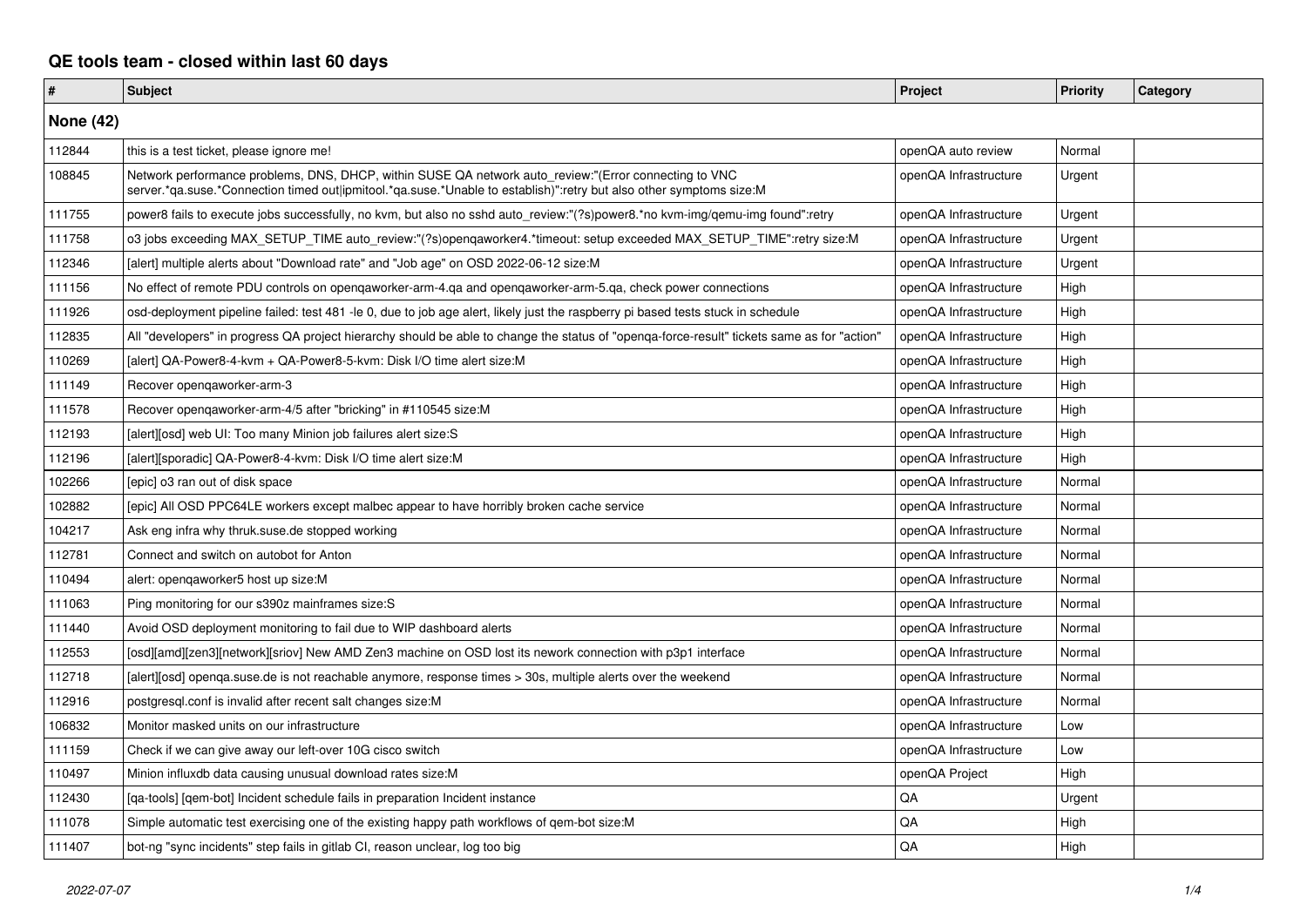| $\sharp$                   | Subject                                                                                                                                                                                                               | Project        | <b>Priority</b> | Category               |
|----------------------------|-----------------------------------------------------------------------------------------------------------------------------------------------------------------------------------------------------------------------|----------------|-----------------|------------------------|
| 111506                     | ga-tools: gem-bot - Development results leaked to dashboard size:M                                                                                                                                                    | QA             | High            |                        |
| 111998                     | Make our SLE related tooling work with upcoming changes to build.suse.de (2FA and ssh key based authentication) size:M                                                                                                | QA             | High            |                        |
| 109641                     | [epic] gem-bot improvements                                                                                                                                                                                           | QA             | Normal          |                        |
| 109818                     | [epic] qa-maintenance/openQAbot improvements                                                                                                                                                                          | QA             | Normal          |                        |
| 110575                     | [epic] Necessary change for gam-oscplugin: change the way we (un-)assign maintenance updates                                                                                                                          | QA             | Normal          |                        |
| 111075                     | Collect code coverage for gem-bot                                                                                                                                                                                     | QA             | Normal          |                        |
| 111344                     | Ensure we know all relevant implications of open sourcing mtui+gam-oscplugin                                                                                                                                          | QA             | Normal          |                        |
| 110176                     | [spike solution] [timeboxed:10h] Restart hook script in delayed minion job based on exit code size:M                                                                                                                  | QA             | Normal          |                        |
| 110409                     | qem-dashboard - remove old openQA jobs when rr_number changes size:M                                                                                                                                                  | QA             | Normal          |                        |
| 111272                     | oscqam reports in smelt show text like "See Testreport: <bound <oscqam.models.template="" at<br="" method="" object="" of="" template.fancy_url="">0x7f51e43264e0&gt;&gt;SUSE:Maintenance:24247:272218/log"</bound>   | QA             | Normal          |                        |
| 112232                     | [tools] Multiple recurring failures due to zypper failing to download packages temporarily                                                                                                                            | QA             | Normal          |                        |
| 87755                      | [teregen] Replace productdefs by API call size:M                                                                                                                                                                      | QA             | Low             |                        |
| 111446                     | openQA-in-openQA tests fail due to corrupted downloaded rpm auto_review:"Test died: command '.*zypper -n in<br>os-autoinst-distri-opensuse-deps' failed at openqa//tests/install/test_distribution.pm line 1.*":retry | QA             | Low             |                        |
| Bugs in existing tests (4) |                                                                                                                                                                                                                       |                |                 |                        |
| 111854                     | Leap 15.4: Please the fix link on openqa.opensuse.org for goldmaster DVD (maintenance)                                                                                                                                | openQA Tests   | Urgent          | Bugs in existing tests |
| 99345                      | [tools][gem] Incomplete test runs on s390x with auto_review:"backend died: Error connecting to VNC server.*s390.*Connection timed<br>out":retry size:M                                                                | openQA Tests   | High            | Bugs in existing tests |
| 110803                     | [tools] openqa_from_containers: test fails in setup_env size:S                                                                                                                                                        | openQA Tests   | High            | Bugs in existing tests |
| 111416                     | [tools] Firefox: new screen for total cookie protection                                                                                                                                                               | openQA Tests   | Normal          | Bugs in existing tests |
| <b>Concrete Bugs (23)</b>  |                                                                                                                                                                                                                       |                |                 |                        |
| 111590                     | [alert] HPC jobs not picked up for multiple days, job age alert triggered                                                                                                                                             | openQA Project | Urgent          | Concrete Bugs          |
| 110983                     | Wrong signatures auto_review:"Too.*arguments for subroutine":retry                                                                                                                                                    | openQA Project | Urgent          | Concrete Bugs          |
| 111920                     | [sporadic] Flaky test t/ui/10-tests overview.t size:S                                                                                                                                                                 | openQA Project | Urgent          | Concrete Bugs          |
| 112130                     | os-autoinst tests fail due to unexpected warning with perl 5.36                                                                                                                                                       | openQA Project | Urgent          | Concrete Bugs          |
| 112484                     | https://openqa.opensuse.org/tests/?match=:investigate: shows the last match 15 days ago, so horribly broken since then and no<br>investigation jobs size:M                                                            | openQA Project | Urgent          | Concrete Bugs          |
| 110785                     | OSD incident 2022-05-09: Many scheduled jobs not picked up despite idle workers, blocked by one worker instance that should be<br>broken?                                                                             | openQA Project | High            | Concrete Bugs          |
| 112403                     | 18-gemu-options.t fails on Leap 15.4 and Tumbleweed size:M                                                                                                                                                            | openQA Project | High            | Concrete Bugs          |
| 110566                     | [tools] Problem with ISOS Post command from OBS sync                                                                                                                                                                  | openQA Project | High            | Concrete Bugs          |
| 111152                     | Investigation jobs run because of the lack of automatic takeover size:M                                                                                                                                               | openQA Project | High            | Concrete Bugs          |
| 111539                     | [sporadic] audit log comment test addition fails sometimes size:M                                                                                                                                                     | openQA Project | High            | Concrete Bugs          |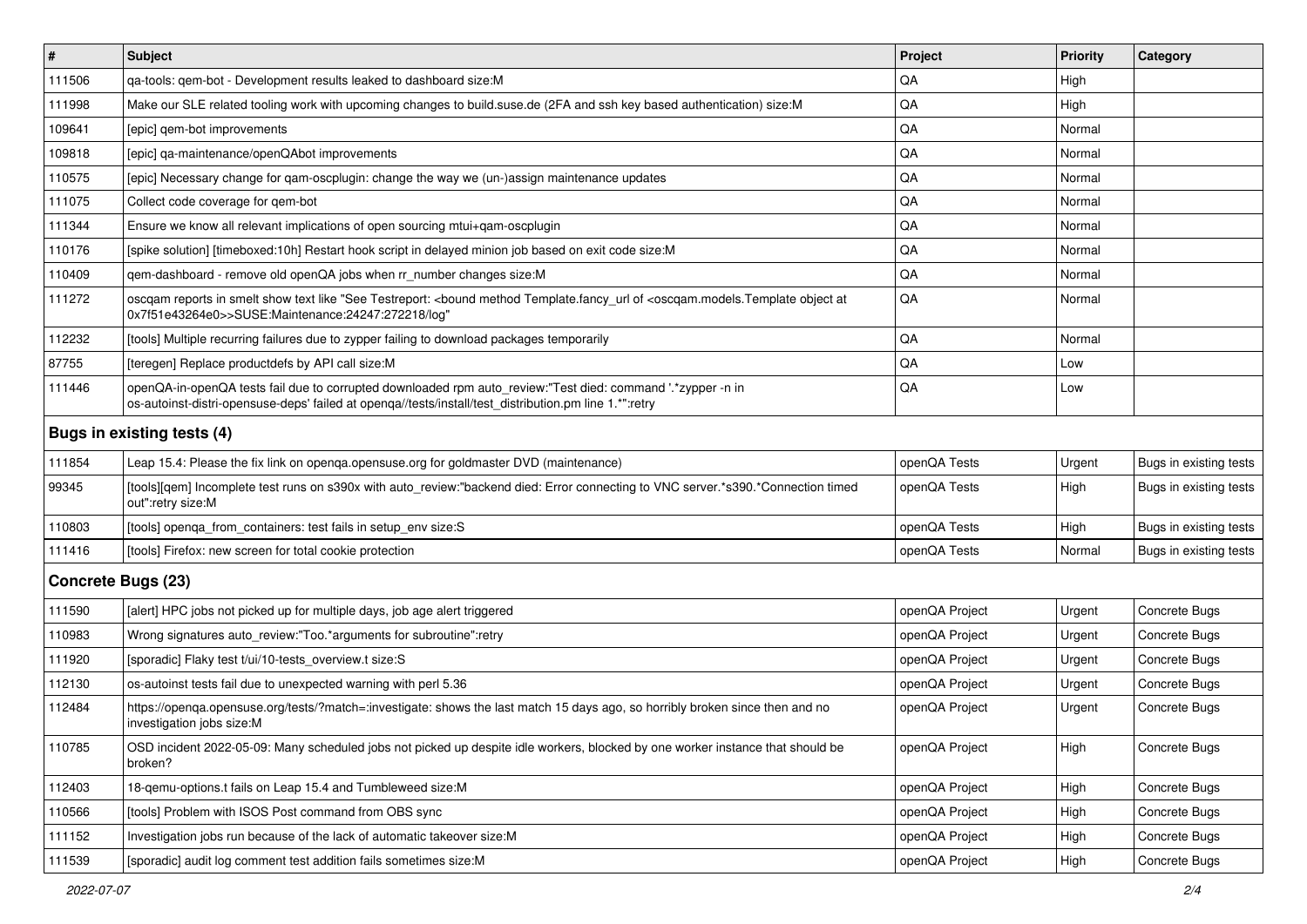| $\pmb{\#}$            | <b>Subject</b>                                                                                                                                                                                                                 | <b>Project</b> | <b>Priority</b> | Category         |
|-----------------------|--------------------------------------------------------------------------------------------------------------------------------------------------------------------------------------------------------------------------------|----------------|-----------------|------------------|
| 111542                | [sporadic] openQA test t/ui/15-comments.t fails in 'heading text' size:M                                                                                                                                                       | openQA Project | High            | Concrete Bugs    |
| 112433                | openQA-inopenQA webui test failing                                                                                                                                                                                             | openQA Project | High            | Concrete Bugs    |
| 112595                | continous deployment installed old version of openQA due to timeout accessing a repo size:M                                                                                                                                    | openQA Project | High            | Concrete Bugs    |
| 91491                 | potential performance regression, failures in os-autoinst t/18-gemu-options.t                                                                                                                                                  | openQA Project | Normal          | Concrete Bugs    |
| 93141                 | t/18-gemu-options.t fails on Leap 15.2 with coverage enabled                                                                                                                                                                   | openQA Project | Normal          | Concrete Bugs    |
| 106759                | Worker xyz has no heartbeat (400 seconds), restarting repeatedly reported on o3 size:M                                                                                                                                         | openQA Project | Normal          | Concrete Bugs    |
| 107497                | [ge-tools] opengaworker14 (and openga15) - developer mode fails size:M                                                                                                                                                         | openQA Project | Normal          | Concrete Bugs    |
| 110032                | Migration group can not trigger, missing minion jobs? size:M                                                                                                                                                                   | openQA Project | Normal          | Concrete Bugs    |
| 110260                | o3 logreports - /var/lib/openqa/share/tests/obs/needles is not a git directory size:M                                                                                                                                          | openQA Project | Normal          | Concrete Bugs    |
| 110899                | Missing audit events for comments                                                                                                                                                                                              | openQA Project | Normal          | Concrete Bugs    |
| 108091                | Most systemd units should not Want= or Require= network.target (bsc#1196359) size:M                                                                                                                                            | openQA Project | Low             | Concrete Bugs    |
| 111605                | Moving isotovideo version patch from RPM spec to cmake made it not work in tests                                                                                                                                               | openQA Project | Low             | Concrete Bugs    |
| 111608                | 27-consoles-vnc.t 'update framebuffer' test fails on s390x (big-endian) auto_review:"(?s)s390x.*Test died: no candidate<br>needle.*'installation'":retry                                                                       | openQA Project | Low             | Concrete Bugs    |
| Feature requests (34) |                                                                                                                                                                                                                                |                |                 |                  |
| 111545                | openQA-in-openQA test fails in search due to new Firefox pop-ups. Can Firefox be asked to not create any pop-ups?<br>auto_review:"(?s)openQA/login.pm:6 called testapi::assert_and_click.*match=openqa-login timed out" size:M | openQA Project | Urgent          | Feature requests |
| 111833                | Allow tests/overview page to handle more than 500 jobs with result filter conditions size: M                                                                                                                                   | openQA Project | Urgent          | Feature requests |
| 107026                | Improve existing unit tests for VNC module to increase its test coverage (before doing any actual changes) size:M                                                                                                              | openQA Project | High            | Feature requests |
| 107032                | [timeboxed:20h] [spike] Create integration test of os-autoinst's VNC module with VMWare's VNC-over-websockets size:S                                                                                                           | openQA Project | High            | Feature requests |
| 110629                | openga-label-known-issues: Fallback notification address in openga-label-known-issues if no email address could be parsed from<br>group_overview                                                                               | openQA Project | High            | Feature requests |
| 111293                | Template button for force result size:M                                                                                                                                                                                        | openQA Project | High            | Feature requests |
| 15850                 | [epic] Improve displaying job dependencies                                                                                                                                                                                     | openQA Project | Normal          | Feature requests |
| 80908                 | [epic] Continuous deployment (package upgrade or config update) without interrupting currently running openQA jobs                                                                                                             | openQA Project | Normal          | Feature requests |
| 89062                 | [epic] Simplify review for SUSE QAM                                                                                                                                                                                            | openQA Project | Normal          | Feature requests |
| 103965                | [epic] Easy triggering of multi-machine tests, similar as for single-machine tests                                                                                                                                             | openQA Project | Normal          | Feature requests |
| 105699                | [epic] 5 whys follow-up to s390x svirt jobs incomplete with unable to extract assets:.*/var/lib/libvirt/images/a.img" size:S                                                                                                   | openQA Project | Normal          | Feature requests |
| 110719                | Fold ok clusters by default, unfold if there is any non-ok result                                                                                                                                                              | openQA Project | Normal          | Feature requests |
| 105885                | Continuous deployment of o3 workers - all the other o3 workers size:M                                                                                                                                                          | openQA Project | Normal          | Feature requests |
| 111028                | Continuous update of o3 webUI                                                                                                                                                                                                  | openQA Project | Normal          | Feature requests |
| 105909                | o3 logreports - Ignoring invalid group {"name":"123"} when creating new job                                                                                                                                                    | openQA Project | Normal          | Feature requests |
| 109857                | Secure auto-review+force_result size:M auto_review:"Failed to download gobbledeegoop":force_result:softfailed                                                                                                                  | openQA Project | Normal          | Feature requests |